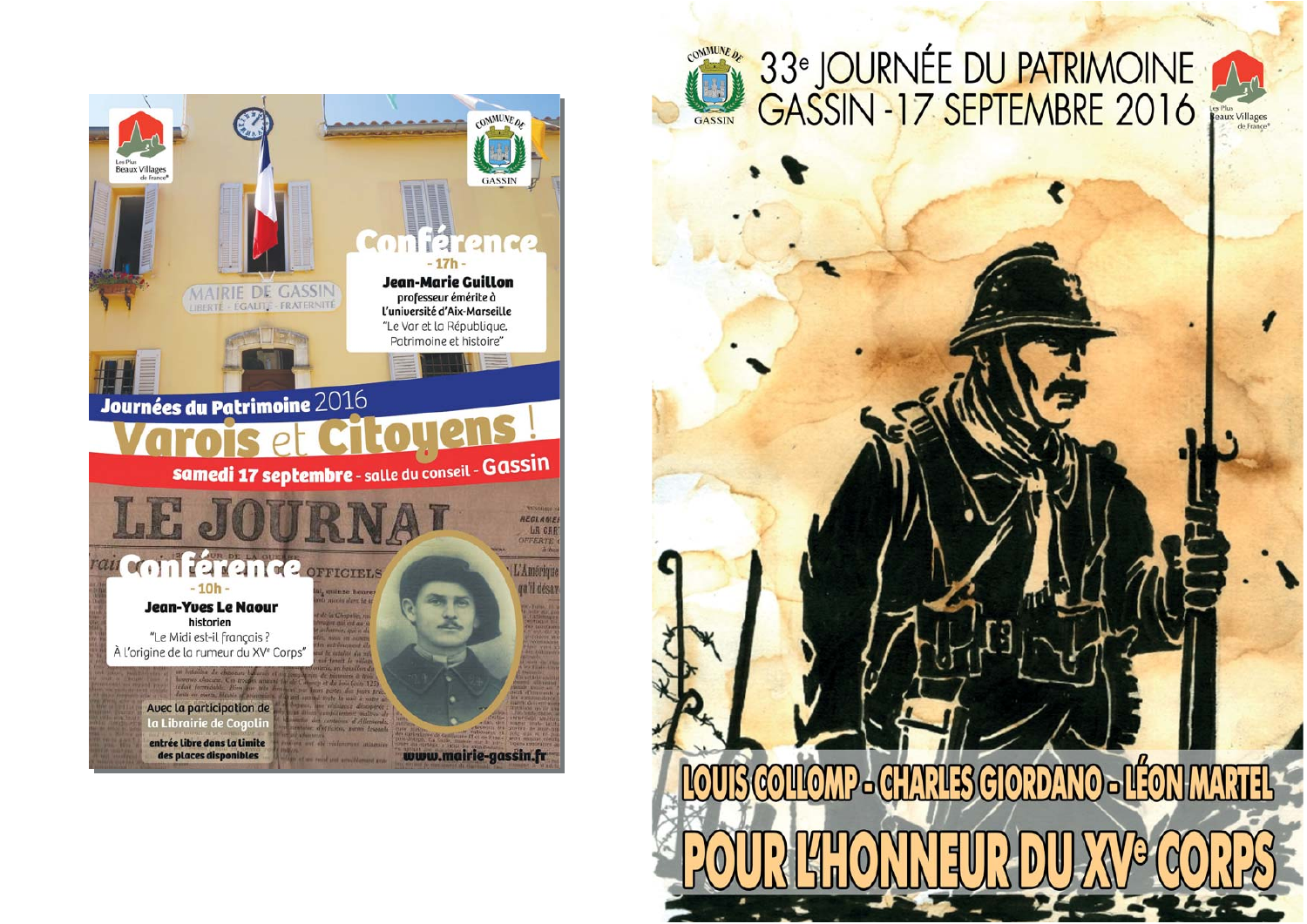Lors d'un vote solennel le 23 août 2016, le conseil municipal de Gassin a honoré trois soldats morts pour la France lors de la Grande Guerre. Les trois aires de stationnement à l'entrée du village porteront désormais les noms de Louis Collomp, Charles Giordano et Léon Martel.

Ils ont la particularité d'être tombés durant les premiers jours de la querre et d'avoir appartenu aux  $111<sup>e</sup>$  et  $112<sup>e</sup>$  régiments d'infanterie du XV<sup>e</sup> Corps, qui subit d'ignobles calomnies à l'époque.

Alors que la France commémore le centenaire de la Première Guerre mondiale, voici un rappel sur l'engagement et la mort des trois héros gassinois du XV<sup>e</sup> Corps durant l'été 1914.

## Les 111<sup>e</sup> et 112<sup>e</sup> régiments d'infanterie dans l'enfer d'août 1914

Le 1<sup>er</sup> août 1914 à 16 heures, le gouvernement français décrète la mobilisation générale : près de 4 millions de Français doivent rallier leur  $r$ égiment<sup>1</sup>.

Répondant à l'appel, des centaines de Provencaux, Alpins et Corses rejoignent le 111<sup>e</sup> régiment d'infanterie (RI) à Antibes et le 112<sup>e</sup> RI à Toulon dans les premiers jours d'août<sup>2</sup>. Du 7 au 9, ils quittent leur terre pour la Lorraine dans une ambiance marquée par l'émotion. La plupart des mobilisés croient à une guerre courte ; les témoignages des soldats rapportent que lors des arrêts dans les gares, une foule nombreuse se presse pour encourager les mobilisés, distribuer du vin, des fruits, parfois des bonbons et des cigarettes.

Les deux régiments arrivent à Diarville dans la nuit du 10 au 11 et vont cantonner à Cointrey et Voinemont, puis Haraucourt le 13. Entre-temps, les premiers combats, très violents, ont lieu à Lagarde et les premiers hommes tombent.

#### La bataille de Montcourt

Le 14 août, le 112<sup>e</sup> et le 111<sup>e</sup> marchent à l'avant-garde dans le secteur de Montcourt où de durs affrontements se produisent. Le village de Montcourt est pris et l'ennemi recule, mais le prix humain est terrible. Le Gassinois

## Les Gassinois morts pour la France durant la Grande Guerre

Émile ALLIGON **Antoine AUGIER Faustin BERENGUIER Jean BERGER Baptistin BERTELLO** Honorius BLANC Marius BLANC Jean BLANC du COLLET **Albert BRETAGNE Bertin BRETAGNE Jules BRETAGNE** Jules CAUVIN **Auguste CHAUVE Arthur CHAUVIN Fernand CHAUVIN** Louis COLLOMP **Bertin CONDROYER Gabriel GAUTIER** 

Arthur GAY **Firmin GIBERT** Charles GIORDANO **Auguste GUIGONET** Victorin JACOMET Édouard LOMBARDOT **Alphonse MANDIN Léon MARTEL Ernest MARTIN Charles MILESI Louis MISTRE** Albert NICOLAS **Firmin NICOLAS** Jean PADILLA **Paul PELISSIER** Élie RAYNIER **Jean THIBAUD** 



<sup>1 189</sup> Français nés ou résidents à Gassin sont mobilisés durant la guerre, dont 131 résidents à Gassin lors de leur mobilisation. Trente-cinq d'entre eux sont morts pour la France.

<sup>2</sup> Ces régiments faisaient partie de la 57<sup>e</sup> brigade d'infanterie (général Charles-Edmond Tocanne), intégrée à la 29<sup>e</sup> division d'infanterie (DI) du général Garbillet. Avec d'autres régiments, le 111<sup>e</sup> et le 112<sup>e</sup> RI formaient le XV<sup>e</sup> corps d'armée (CA), lui-même intégré à la  $2^e$  armée, commandée par le général Édouard de Castelnau. Le  $XV^e$  CA était commandé par le général Louis Espinasse.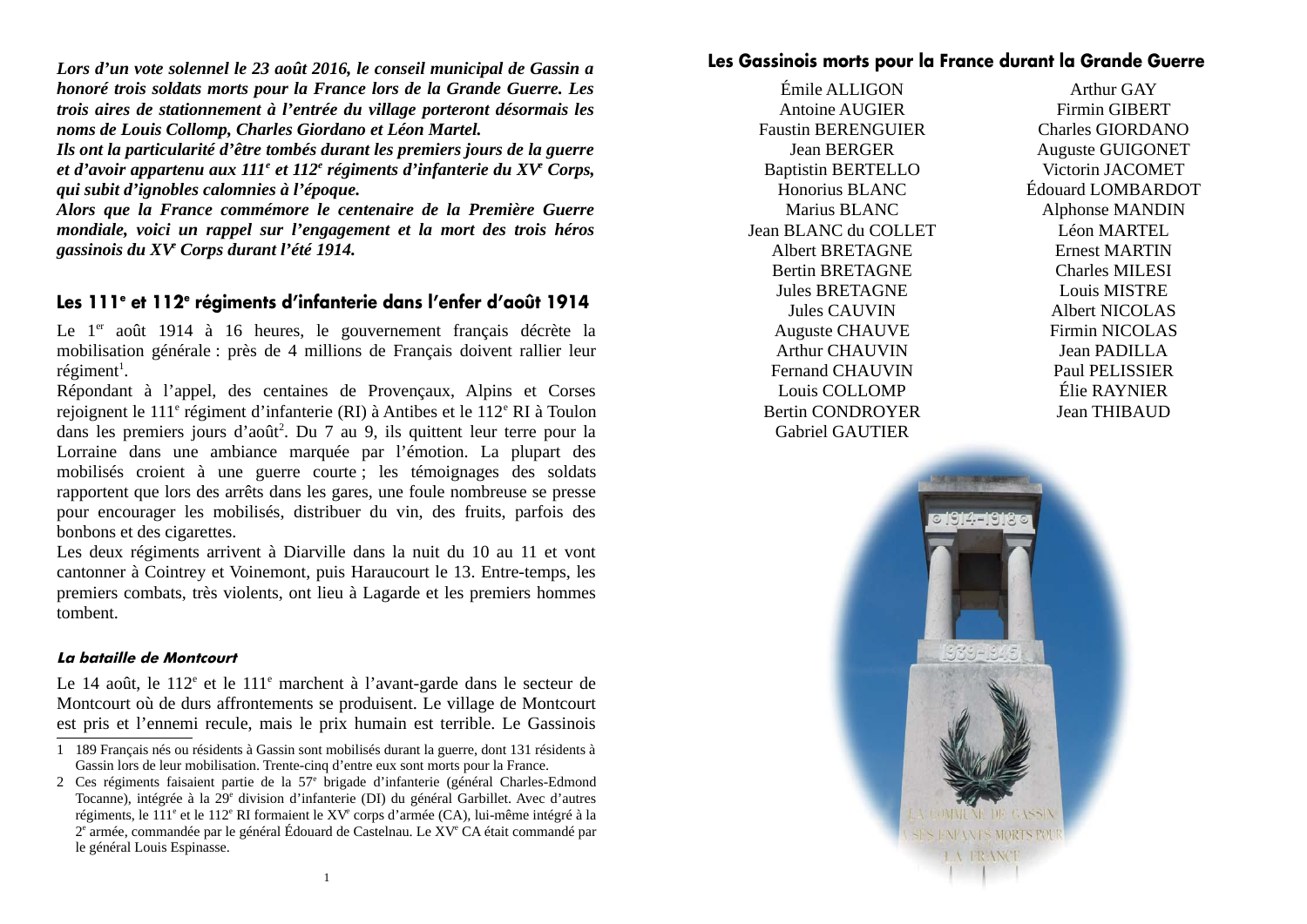| Nom:                                                                                                                                                                                               |                                                                                                                                                              | Numéro matricule<br>du recrutement :                                                                                                                  |                                                                                                            |                        |                                            |
|----------------------------------------------------------------------------------------------------------------------------------------------------------------------------------------------------|--------------------------------------------------------------------------------------------------------------------------------------------------------------|-------------------------------------------------------------------------------------------------------------------------------------------------------|------------------------------------------------------------------------------------------------------------|------------------------|--------------------------------------------|
| With Noil<br>Prénoms: teur                                                                                                                                                                         | Surnon                                                                                                                                                       | Classe<br>de mobilisation:                                                                                                                            |                                                                                                            |                        |                                            |
| ETAT CIVIL.<br>20<br>$4 - 6$<br>$\overline{3}$<br>Né le<br>, département d<br>1' Cropes<br>, canton $d = \partial d$<br>fils d =<br>canton de 1 broken<br>Marié à                                  | 893, in At Torofros Gassin, canton<br>, résidant<br>, département<br>profession de Comptable<br>Leonare, domiciliés<br>et de Collos<br>. département d n Van | Cheveux Chart. Jon<br>Front Deco<br>Visage Ova<br>complémentaires :<br>Taille : 1 mètre $68$<br>Taille rectifiée : 1 mètre<br>Marques particulières : | SIGNALEMENT.<br>ce, Yeux<br>unt, Nez Omoton<br>- , Renseignements physionomiques<br>centimètres.           | centimètres.           |                                            |
| DÉCISION DU CONSEIL DE REVISION ET MOTIFS.                                                                                                                                                         |                                                                                                                                                              | Degré d'isstruction                                                                                                                                   | 3                                                                                                          |                        |                                            |
| Inscrit sous la 9 <sup>-26</sup> de la liste du canton e 800 pez                                                                                                                                   |                                                                                                                                                              |                                                                                                                                                       |                                                                                                            |                        | <b>NUMEROS</b>                             |
| Classé dans la / e partie de la liste en 19 / $\delta$                                                                                                                                             |                                                                                                                                                              |                                                                                                                                                       | CORPS D'AFFECTATION.                                                                                       | 89<br>convendamente    | MATRICULE<br>répertoire.                   |
| reachers a compter Ju 26 novembre 1913; avait an corport<br>Beces Pixé au 20 Août 1914 par jugement déclaratif rendu<br>par le Bribahal de Draguignan le 25-7-20. Avis Me lu g-11-20               |                                                                                                                                                              | Armée<br>activo.<br>Disponibilité et réserve<br>de l'armée active.<br>Armée territoriale<br>et sa réserve.<br>Dates.                                  | <b>LOCALITÉS SUCCESSIVES HABITÉES</b><br>PAR SUITE DE CHANGEMENTS DE DOMICILE OU DE RÉSIDENCE<br>Commuses. | Subdivisions de région | <b>DOMICILE</b><br>$\Rightarrow$ $\approx$ |
|                                                                                                                                                                                                    |                                                                                                                                                              |                                                                                                                                                       |                                                                                                            |                        |                                            |
| ANTÉCÉDENTS JUDICIAIRES ET CONDAMNATIONS.<br>CAMPAGNES.<br>Contre l'Allemagne<br>fre dans 1<br>Réserve.<br>$2e$ dans 1<br>${\Large\bf Supplementary}^{\rm{dans\,1}}$<br>PÅRIODES D'EXER-<br>CIGES. | BLESSURES, CITATIONS,<br>DÉCORATIONS, ETC.<br>, du<br>nu<br>, du<br>$\overline{a}u$<br>, du<br>au                                                            | A EXQUISILE L'HOMME<br>la réserve                                                                                                                     | 29 m 7 rentré le 10533<br>EPOQUE<br>PASSER DANS :<br>DOIT<br>la réserve                                    |                        | <b>DATE</b><br>de<br>LA LIBÉRATION         |

Charles Giordano est l'un des hommes tombés ce jour-là. Ce charretier originaire d'Italie allait fêter ses 26 ans.

Le 15 août, le 111<sup>e</sup> demeure en première ligne à Montcourt. Le lendemain, le XV<sup>e</sup> corps repart en avant. Les premières lignes allemandes reculent pendant que les soldats ennemis se préparent entre Morhange et Dieuze, où une bataille meurtrière se déroule les 19 et 20 août.

#### La bataille des trois frontières

Le 19, avec la 57<sup>e</sup> brigade d'infanterie, ils participent en première ligne aux combats qui conduisent à la prise de Bidestroff. Le commandement décide de stopper l'attaque dans ce secteur et de maintenir les positions. L'ennemi prend l'initiative une première fois vers 21 heures ; il est repoussé, mais poursuit ses assauts dans la nuit, toujours sans succès.

Le 20 au matin, il profite du brouillard pour avancer, appuvé par d'intenses tirs d'artillerie. L'armée française est submergée rapidement et perd la plupart de ses officiers et sous-officiers. Le régiment d'Antibes est contraint de reculer jusqu'à Zommange où il recoit l'ordre de tenir le défilé de Quermange, qu'il tiendra jusqu'à l'heure donnée.

La journée a été terrible pour le 111<sup>e</sup> et le  $112^{e.}$ <sup>G</sup>assin a perdu deux de ses fils : les deux cousins Léon Martel  $_{\mathsf{P}}$ Louis Collomp sont tombés au champ d'honneur. Le 21 et le 22 août, la division se retire à Deuxville, Le 25 août. les Français repartent vers l'avant ; ils reprennent Lamath le



Drapeau du 111<sup>e</sup> régiment d'infanterie

26, dans un secteur où ils restent au contact de l'ennemi jusqu'au 1<sup>er</sup> septembre. C'est la fin de la première phase de combats pour le 111<sup>e</sup> et le 112<sup>e</sup> RI, qui sont envoyés à 120 kilomètres à l'ouest de là pour participer à la Bataille de la Marne.

Le XV<sup>e</sup> corps a subi de très lourdes pertes.

Pourtant, depuis le 21 août, il est injustement sali.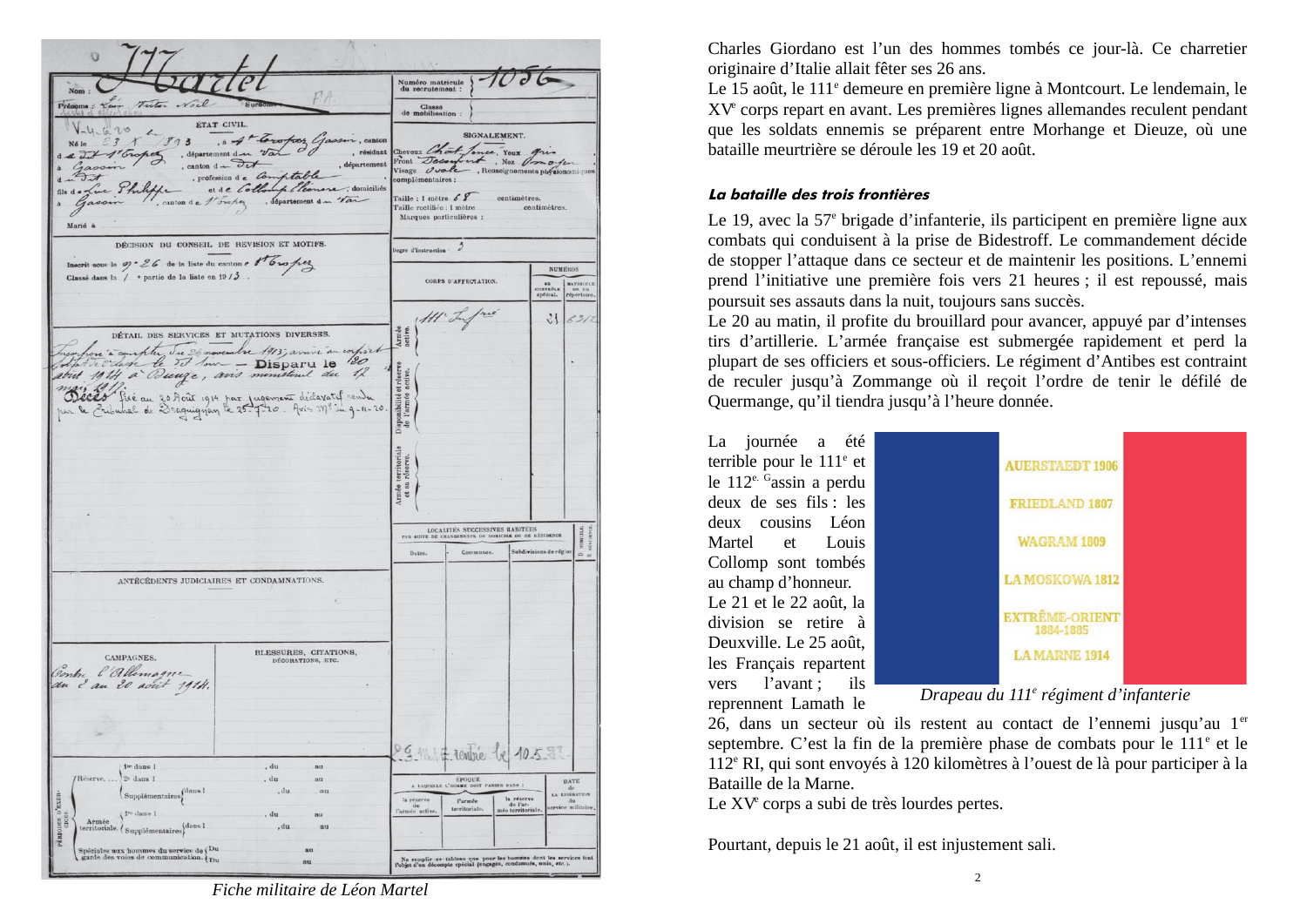# L'affaire du XVe corps

« Lorsqu'une offensive audacieuse eut jeté notre armée lorraine et particulièrement le XV corps dans les directions de Morhange et de Dieuze, nos soldats, dans l'élan de leur course, se heurtèrent, poitrine découverte, à des tranchées bétonnées formidables où les Allemands les attendaient. Leurs mitrailleuses et leur mousqueterie réglées les accueillirent à très courte distance et les fauchèrent »,

rapporte le général Cherfils. Le général Joffre, alors que l'échec de l'offensive marque l'inadaptation de l'armée française qu'il dirige, et singulièrement du plan XVII et de l'offensive à outrance, tente de trouver des responsables à l'arrêt de l'offensive.

« L'offensive en Lorraine a été superbement entamée. Elle a été enrayée brusquement par des défaillances individuelles ou collectives qui ont entraîné la retraite générale et nous ont occasionné de très grosses pertes. J'ai fait replier en arrière le XV<sup>e</sup> Corps, qui n'a pas tenu sous le feu et qui a été cause de l'échec de notre offensive ».

fait-il savoir au ministre de la Guerre Adolphe de Messimy.

L'information circule et le sénateur Auguste Gervais<sup>3</sup>, considéré comme spécialiste des affaires militaires, collaborateur à l'Aurore et au Matin, publie le 24 août dans ce dernier journal un article diffamatoire : « La vérité [sic] sur l'affaire du 21 août. Le recul en Lorraine ».

« Une division du 15<sup>e</sup> corps, composée de contingents d'Antibes, de Toulon, de Marseille et d'Aix, a lâché pied devant l'ennemi. [...] La défaillance d'une partie du 15<sup>e</sup> corps a entraîné la retraite sur toute la ligne. Le ministre de la Guerre, avec sa décision coutumière, a prescrit les mesures de répression immédiates et impitoyables qui s'imposaient : l'heure n'est plus, en effet, aux considérations de sentiment. Tout le monde doit être aujourd'hui convaincu, du général en chef au dernier soldat, qu'il n'y a, en face de l'ennemi, qu'un devoir, que nos aïeux de la Révolution ont su faire accomplir : vaincre ou mourir  $\psi^4$ 

lance-t-il. La légende noire du XVe corps est née.

Elle est renforcée par quelques individus dont le sénateur du Var Georges Clemenceau<sup>5</sup> qui ne craint pas d'écrire :

Son nom figure sur les monuments aux morts de Cavalaire-sur-Mer et de Gassin, sur la plaque commémorative de l'église de Gassin, sur la plaque commémorative de la mairie de Gassin et sur la plaque commémorative de La Croix-Valmer.

(Classe 1909, matricule 370 au recrutement de Nice, 4955 au XVe Corps).

### **Léon Martel**

Né le 23 décembre 1893 à Gassin de l'union de Luc Philippe Martel et Éléonore Collomp, Léon Victor Noël Martel appartenait à la 3<sup>e</sup> compagnie du 111<sup>e</sup> régiment du XV<sup>e</sup> Corps.

Comptable dans la menuiserie de Gassin où il travaillait avec son cousin Louis Collomp, il était originaire comme ce dernier de Saint-Julien-du-Verdon.

Léon Martel fut déclaré tué à l'ennemi lors de la bataille de Dieuze le 20 août 1914. Il était âgé de vingt ans.

Il fut déclaré « mort pour la France » par le tribunal de Draguignan le 23 juillet 1920.

Son nom figure à Gassin sur le monument aux morts, sur la plaque commémorative de l'église et celle de la mairie de Gassin ainsi que sur le monument aux morts de La Croix-Valmer.

(Classe 1913, matricule 1056 au recrutement de Nice, 6312 au XVe Corps).

## Source:

Gabriel Hanotaux, Histoire illustrée de la querre de 1914, 4 volumes, Paris, Gonouilhou, 1915-1917.

- Historique du 111e régiment d'infanterie depuis le 2 août 1914 jusqu'au 1<sup>er</sup> juillet 1916, Antibes, Impr. de Fugairon, 1920.
- Historique du 112me régiment d'infanterie pendant la grande querre 1914-1918, Roubaud, Aix-en-Provence, 33 p.
- Jean-Yves Le Naour, Désunion nationale. La légende noire des soldats du Midi, Vendémiaire,  $2011.$
- Jean-Yves Le Naour, « Il en restera toujours quelque chose ? Solder les comptes de la rumeur du XVe corps ». Cahiers de la Méditerranée, nº 81, 2010, p. 253-263.
- Mistre-Rimbaud, Maurice  $\ll$  La Légende noire du XVe corps »  $(\text{http://1851.fr/apres/15e corps/}).$
- Maurice Mistre-Rimbaud, La légende noire du 15e Corps d'armée : l'honneur volé des Provençaux par le feu et par l'insulte, Saint-Michel-l'Observatoire, C'est-à-dire éd., coll. « Un territoire et des hommes », 2009, 239 p.
- Base « Morts pour la France-Première Guerre mondiale », Mémoire des Hommes, ministère de la Défense (http://www.memoiredeshommes.sga.defense.gouv.fr/).
- Base « Mémoire de Guerres du Var », Archives départementales du Var (http://memoires-de-guerres.var.fr/).

<sup>3 (1857-1917)</sup> Saint-cyrien devenu journaliste, il s'engagea en politique au sein du Parti républicain radical et radical-socialiste (PRRRS) : il fut notamment maire d'Issy-les-Moulineaux, conseiller général de Vanves, député puis sénateur.

<sup>4</sup> Auguste Gervais, « La vérité sur l'affaire du 21 août. Le recul en Lorraine », Le Matin, 24 août 1914.

<sup>5 (1841-1929)</sup> Médecin puis journaliste, notamment à L'Aurore, Georges Clemenceau fut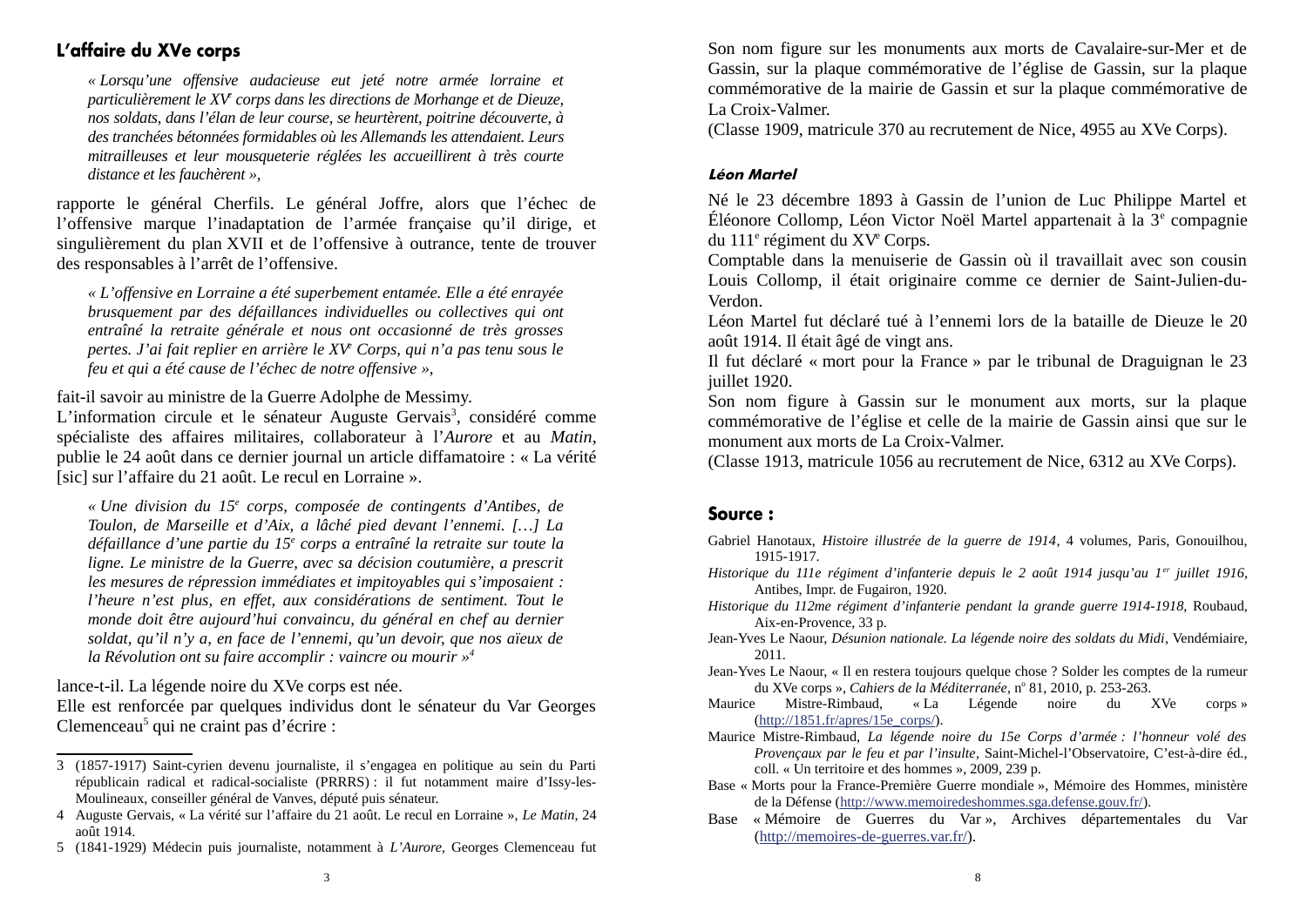|            | $N_{\text{OM}}$ $G$ i OR DANO                           |
|------------|---------------------------------------------------------|
|            | Prénoms Charles Sauveur                                 |
|            | Grade                                                   |
|            | Corps 111er Renderic 4. Ca                              |
|            |                                                         |
| Matricule. | N° 876 au Corps. - Cl. 1909.                            |
|            |                                                         |
|            | a Mosella                                               |
|            | Genre de mort                                           |
| Né le      | Septembre 1888<br>culon<br>Département                  |
|            | Arr' municipal (p'' Paris et Lyon), à défaut rue et N'. |
|            | Jugement rendu le 10 Mars 1921                          |
|            | par le Tribunal de Draquegnan                           |
|            | acte ou jugement transcrit le 10 avril 1921             |
|            | gassion                                                 |
|            |                                                         |
|            | N٠<br>534-708-1921. [26434.]                            |

« Notre 15<sup>e</sup> Corps a cédé à un moment de panique et s'est enfui en désordre sans que la plupart des officiers aient fait paraît-il tout ce qui était de leur devoir pour l'empêcher... On connaît la nature impressionnable des Méridionaux. Ils sont capables d'aller jusqu'aux extrémités de la vaillance et je suis sûr qu'à l'heure présente, ils ne souhaitent rien tant que de se réhabiliter : Ce jour-là ils ont déplorablement failli et paraît-il avec trop d'ensemble  $\psi^6$ .

Le gouvernement publie pourtant un démenti :

« Un journal du matin a annoncé qu'une division du 15<sup>e</sup> Corps avait lâché pied devant l'ennemi, ce qui aurait eu de graves conséquences pour la suite des opérations. Le fait présenté sous cette forme est inexact: quelques défaillances individuelles bien regrettables ont pu se produire ; elles ont été suivies de répressions nécessaires, mais elles n'ont pas eu l'importance qui leur a été attribuée ; il serait injuste de faire peser la faute de quelques-uns sur tous les soldats d'une région dont les citovens sont comme tous les autres prêts à donner leur vie pour leur pays ».

Auguste Gervais s'excuse ; il affirmera dans un article posthume qu'il n'a fait que signer un article dicté par Adolphe Messimy<sup>7</sup>. Ce dernier fait pourtant très rapidement publier des communiqués démentant les premiers propos de Gervais. Le général Joffre souligne peu après la bravoure des soldats du XV<sup>e</sup> Corps à Nancy. Les accusations initiales ont été très durement ressenties en Provence et ont provoqué un incendie que ces excuses et ces reculs n'éteignent pas.

De premières voix, timides pour cause d'Union sacrée, se font entendre : elles se font pressantes après l'armistice de 1918. Le président de la République Alexandre Millerand et le ministre de la Guerre Louis Barthou reconnaissent publiquement le mensonge, mais les associations d'anciens combattants, les élus et les citoyens réclament et réclameront des enquêtes et surtout une réhabilitation officielles de la part de la République. En vain.

Fiche attribuant la mention Mort pour la France à Charles Giordano

député de la Seine (1876) avant de se faire élire député (1885) puis sénateur (1902) du Var. Ministre de l'Intérieur en 1906, le Tigre devient la même année président du Conseil. Il se fait connaître en réprimant la révolte des vignerons du Midi en 1907. Son gouvernement tomba en 1909, mais il redevint président du Conseil et ministre de la Guerre en 1917 ; il y gagnera le surnom de Père la Victoire.

<sup>6</sup> Georges Clemenceau, « Notre XV<sup>e</sup> Corps », L'Homme Libre, 25 août 1914.

<sup>7 (1869-1935)</sup> Tout comme son ami Auguste Gervais, il fut saint-cyrien, journaliste puis homme politique du Parti républicain radical et radical-socialiste ; ministre de la Guerre en août 1914 il fut remplacé deux jours après l'éclatement de l'affaire.